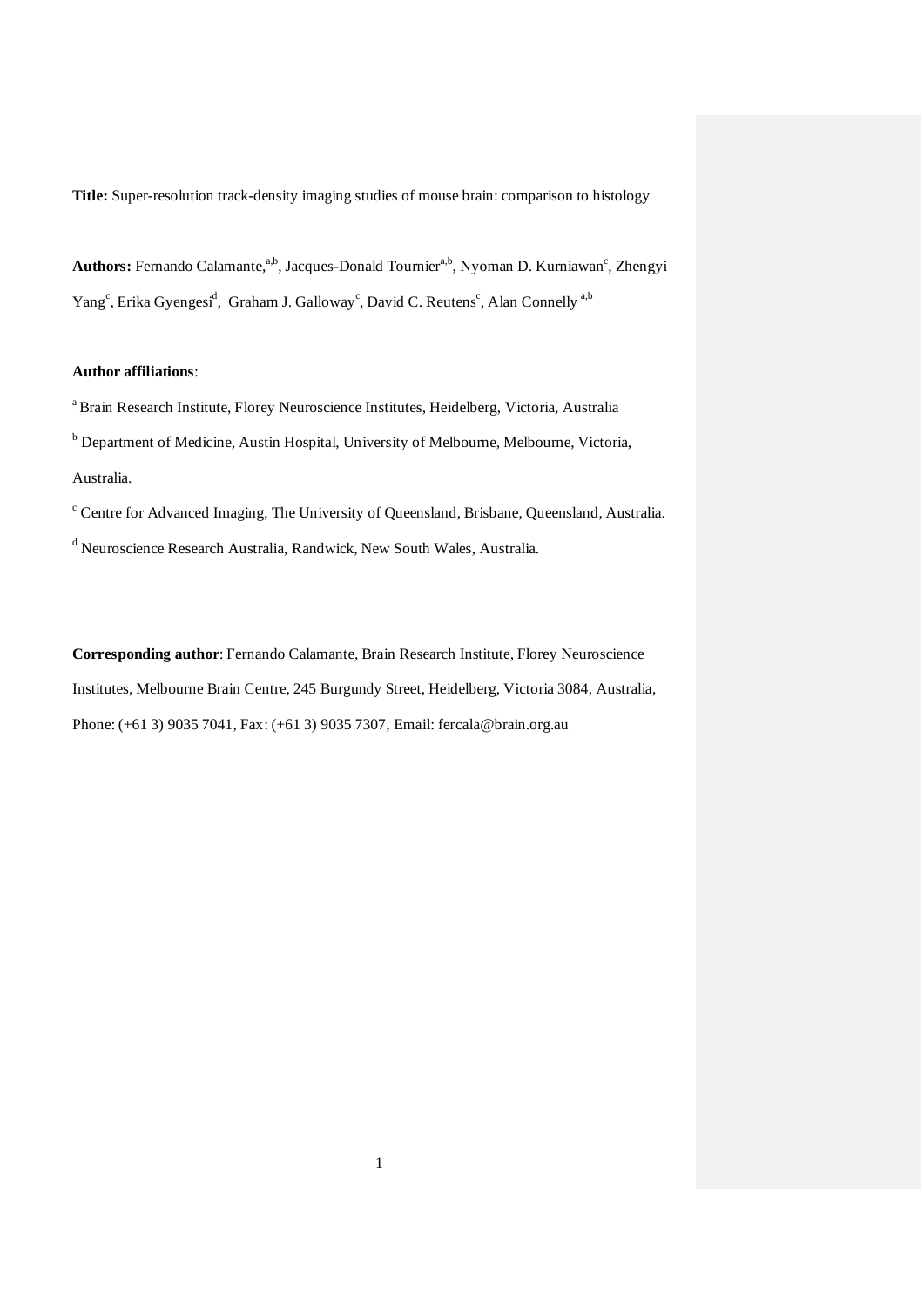#### **ABSTRACT**

The recently proposed track-density imaging (TDI) technique was introduced as a means to achieve super-resolution using diffusion MRI. This technique is able to increase the spatial resolution of the reconstructed images beyond the acquired MRI resolution by incorporating information from whole-brain fibre-tracking results. It not only achieves super-resolution, but also provides very high anatomical contrast with a new MRI contrast mechanism. However, the anatomical informationcontent of this novel contrast mechanism has not yet been validated. In this work, we perform such a study using diffusion MRI of *ex vivo* mouse brains acquired at 16.4T, and compare the results of the super-resolution TDI technique to histological staining (myelin and Nissl bodies) in the same brains. Furthermore, a modified version of the directionally-encoded colour TDI map is introduced, which reduces the TDI intensity dynamic range, and therefore enhance the directionality colourcontrast. Good agreement was observed between structures visualised in the super-resolution TDI maps and in the histological sections, supporting the anatomical information-content of the images generated using the TDI technique. The results therefore show that the TDI methodology does provide meaningful and rich anatomical contrast, in addition to achieving super-resolution. Furthermore, this study is the first to show the application of TDI to mouse brain imaging: the highresolution, high-quality images demonstrate the useful complementary information that can be achieved using super-resolution TDI.

Keywords: magnetic resonance imaging, super-resolution, mouse brain, diffusion MRI, validation, histology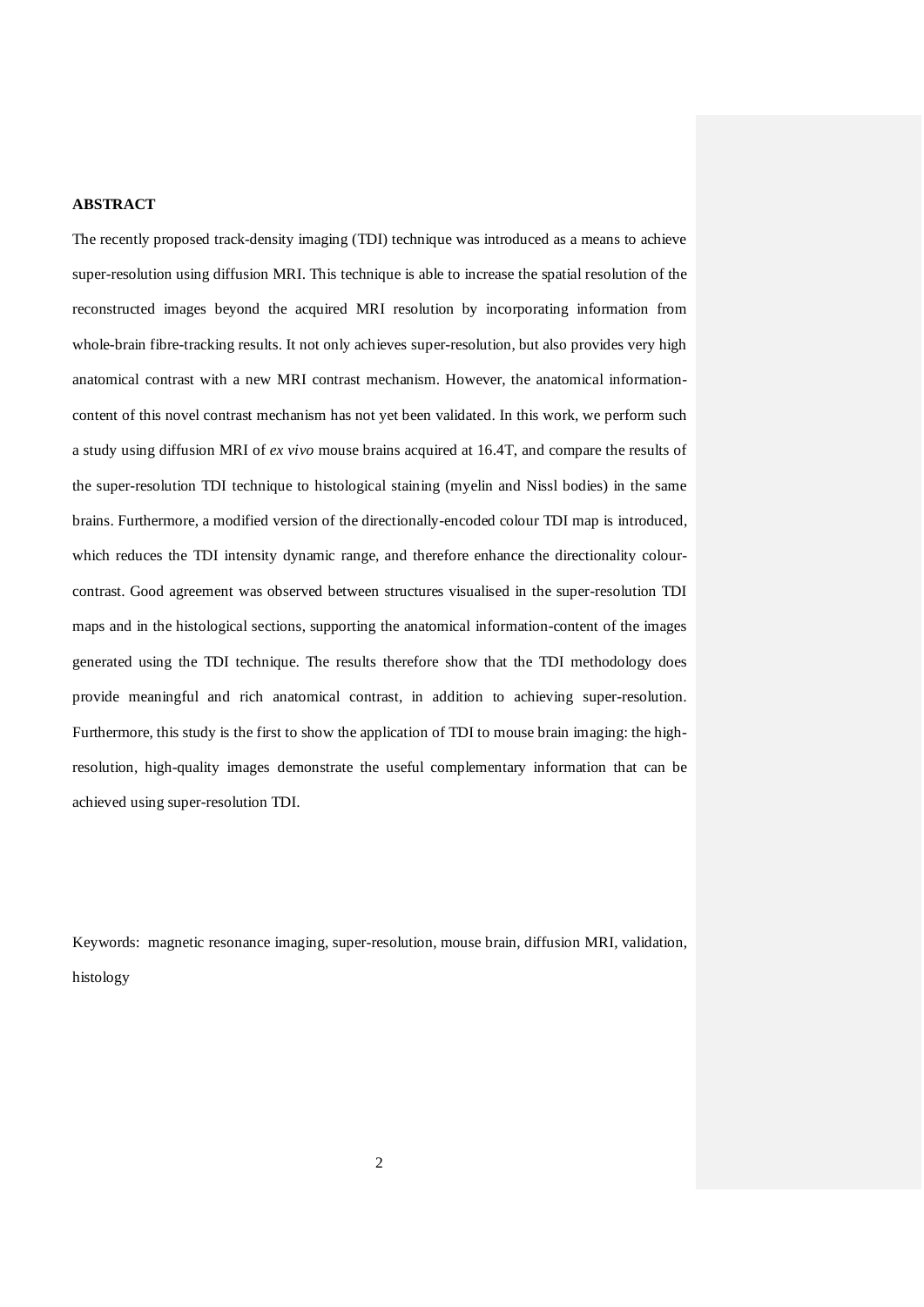## **ABBREVIATIONS**

3D: three-dimensional; aca: anterior commissure, anterior part acp: anterior commissure, posterior part Br: Bregma; cc: corpus callosum cg: cingulum cp: cerebral peduncle CSD: constrained spherical deconvolution; DEC: directionally-encoded colour; δ: duration of the diffusion-weighted gradient pulse; Δ: time-interval between the onset of the two gradient pulses; dhc: dorsal hippocampal commisure eml: external medullary lamina f: fornix FA: fractional anisotropy; fi: fimbria of the hippocampus fmi: forceps minor of the corpus callosum FOD: fibre orientation distributions; gcc: genu of the corpus callosum hbc: habenular commisure ic: internal capsule iFOD2: 2<sup>nd</sup> order integration over fibre orientation distributions; *lmax*: maximum harmonic order; lo: lateral olfactory tract mfb: medial forebrain bundle ml: medial lemniscus mt: mammillothalamic tract ns: nigrostriatal tract opt: optic tract pf: precommissural fornix RGB: red-green-blue; sm: stria medullaris st: stria terminalis *st*TDI: short-tracks track density imaging; TDI: track density imaging;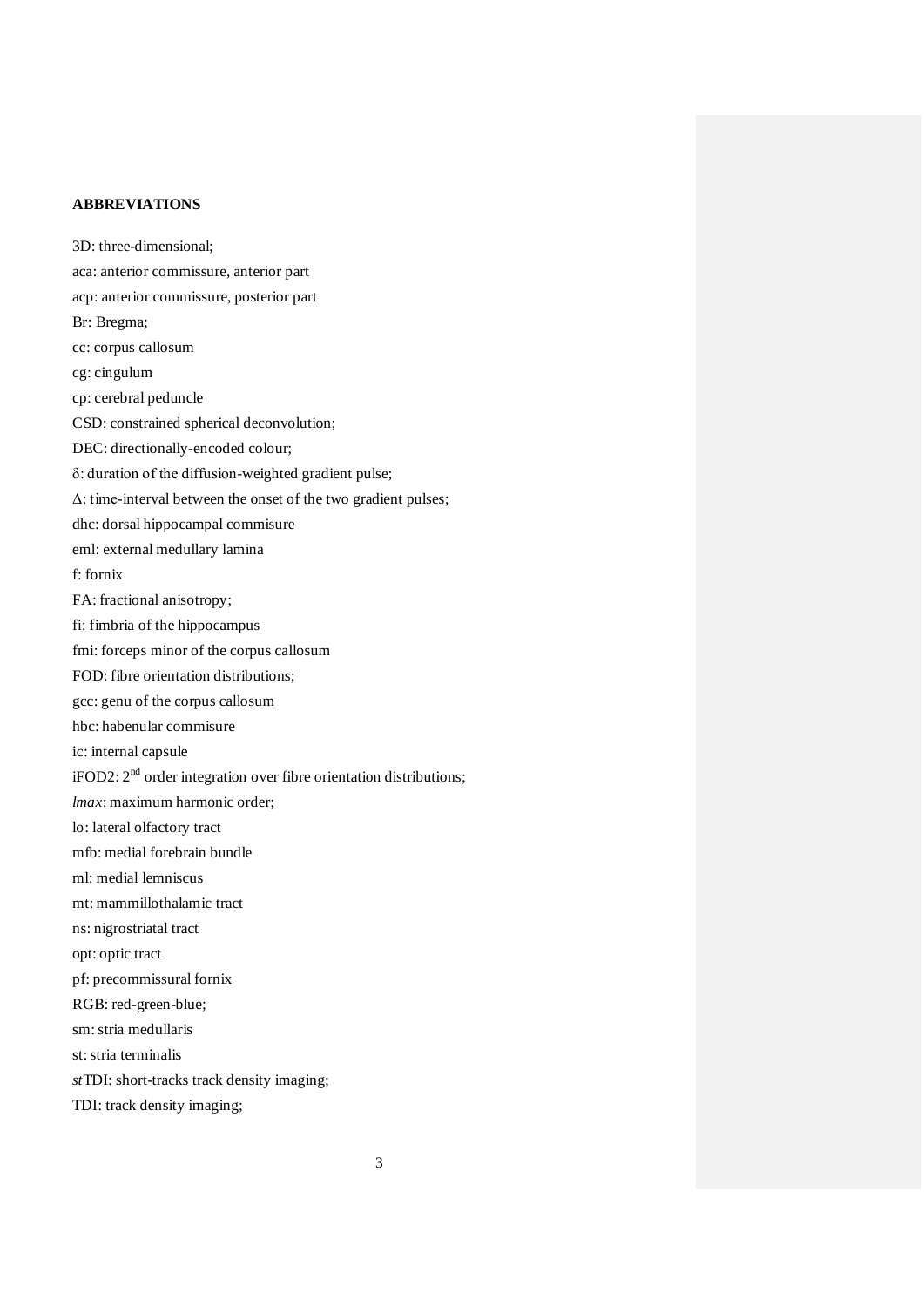TE: echo-time; TR: repetition-time.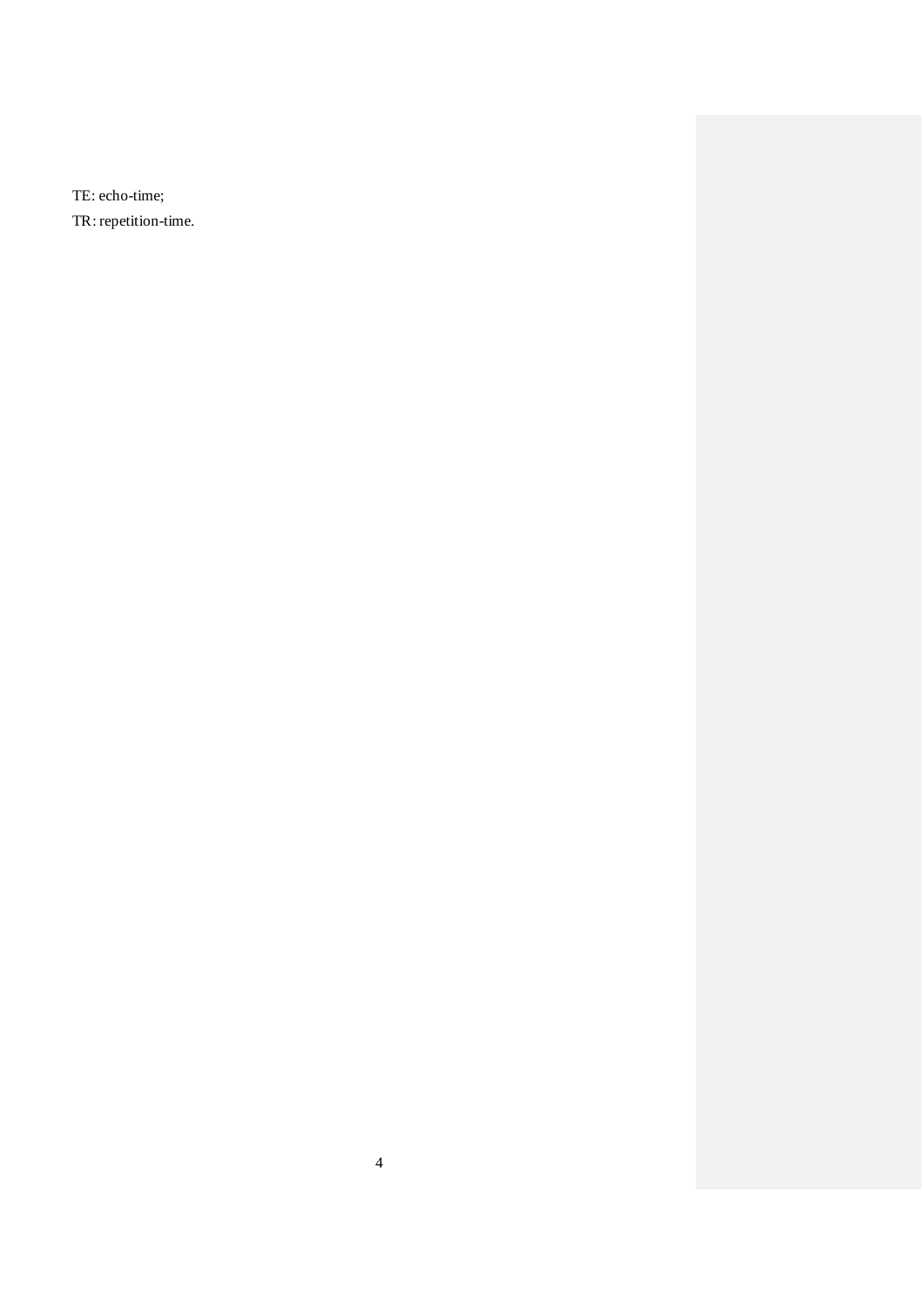#### **INTRODUCTION**

A new method to achieve super-resolution using diffusion MRI has been recently introduced (Calamante et al., 2010). This technique, so-called super-resolution track-density imaging (TDI), is able to increase the spatial resolution of the reconstructed images beyond the acquired MRI resolution by incorporating information contained in whole-brain fibre-tracking results. For example, from 2.5 million tracks obtained using probabilistic fibre-tracking, human brain TDI maps with 125 μm isotropic resolution were created from diffusion MRI data acquired with 2.3 mm resolution on a 3 Tesla standard clinical scanner (Calamante et al., 2010), i.e. a reduction of ~6000 times in the voxel size. More recently, the super-resolution property of the TDI method was validated (Calamante et al., 2011), using both *in vivo* high-resolution human diffusion MRI data acquired at 7 Tesla, and *in silico* diffusion MRI data from a well-characterised numerical phantom (Close et al., 2009). In that study, it was shown that the structures that could be identified in the TDI maps only after using super-resolution were consistent with the corresponding structures identified in the reference high-resolution maps without super-resolution (Calamante et al., 2011).

The TDI technique not only provides a means to achieve super-resolution, but it also provides very high anatomical contrast, with a new MRI contrast mechanism not available from other MRI modalities (Calamante et al., 2010). However, the *anatomical information-content* of this novel contrast mechanism has not yet been validated. It remains to be shown whether the features identified on TDI maps correspond to real brain structures; this requires comparison of the TDI maps with an *anatomical* gold-standard, such as that obtained from histological staining of brain sections.

This study aims to fill this gap, by investigating the anatomical information-content of the TDI technique. Diffusion MRI of *ex vivo* mouse brains were acquired at ultra-high magnetic field strength (16.4 Tesla), and the results of the super-resolution TDI technique were compared to histological staining of the same brains, using myelin stain and Nissl stain (for cell bodies).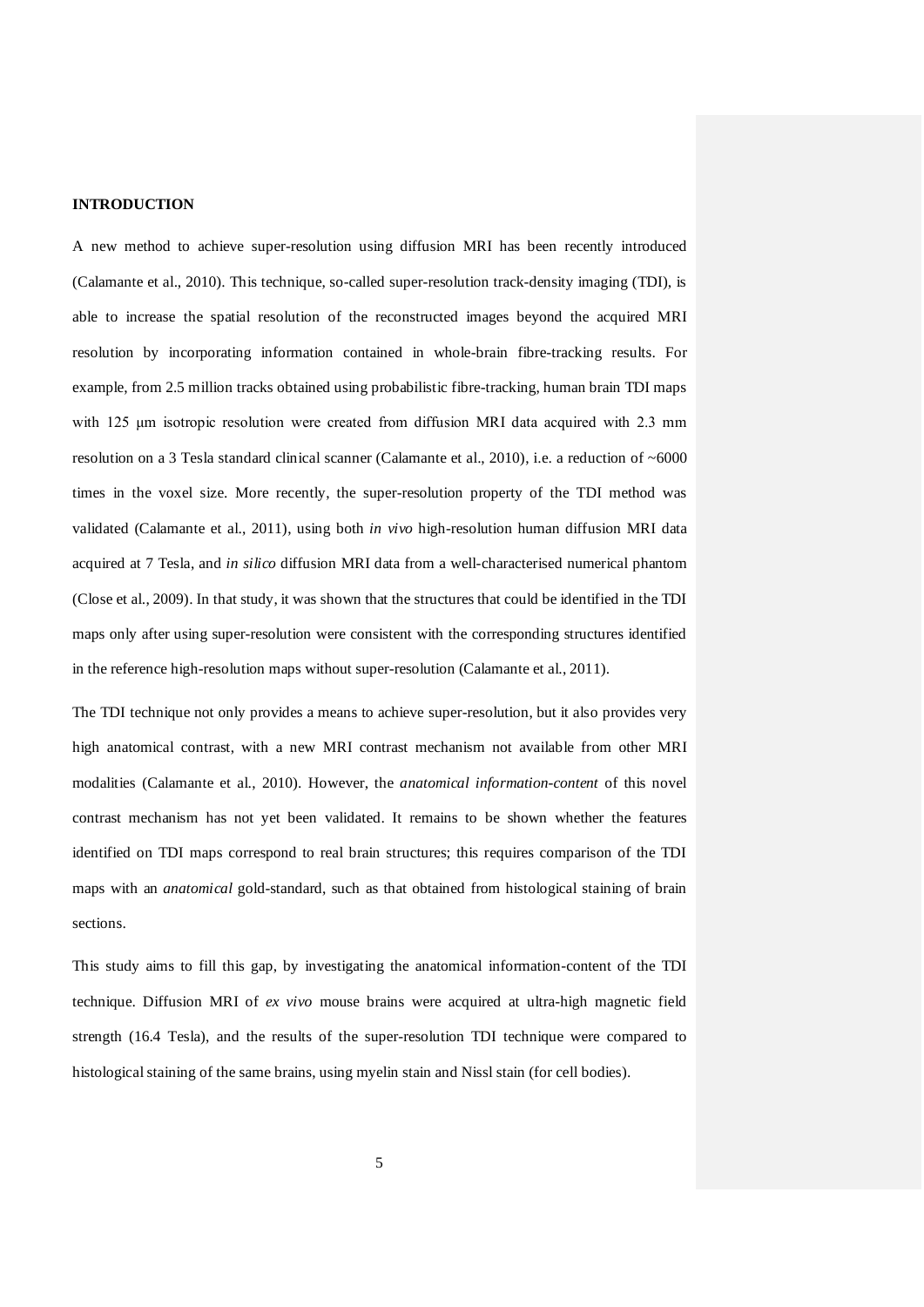### **MATERIALS AND METHODS**

Three 12-week old adult C57 BL6 mice (*m1*, *m2* and *m3*) were included in this study. Mice were anaesthetised and perfused with 4% paraformaldehyde containing 0.5% Magnevist. The brains were removed from the skull and placed in Fomblin for MRI. All mice were housed and handled in accordance with … *Brief description to be completed by Nyoman or somebody else from UQ* …

## *MRI data acquisition*

Diffusion MRI data were acquired using previously published protocols (Moldrich et al., 2010). In brief, MRI data were acquired on a 16.4 Tesla vertical bore animal system (Bruker Biospin, Germany) using a 15 mm linear surface coil (M2M, Australia). The diffusion acquisition consisted of a 3D diffusion-weighted spin-echo sequence, with TE/TR= 22.8/400 ms, 0.1 mm isotropic resolution, two  $b=0$  s/mm<sup>2</sup> images and 30 uniformly distributed diffusion gradient-encoding directions (Jones et al., 1999) with  $b=5000$  s/mm<sup>2</sup> ( $\delta/\Delta=2.5/14$  ms). The total acquisition time was  $\sim$ 32 hours.

#### *Fibre-tracking*

Mouse whole-brain fibre-tracking was carried out using in-house software based on *MRtrix* (Brain Research Institute, Melbourne, Australia, [http://www.brain.org.au/software/\)](http://www.brain.org.au/software/). The analysis included constrained spherical deconvolution (CSD) (Tournier et al., 2007) to model multiple fibre orientations in each voxel, with a maximum harmonic order  $l_{max} = 6$ ; this parameter determines the 'sharpness' of the fibre orientation distributions (Tournier et al., 2004; Tournier et al., 2008). Probabilistic fibre-tracking (Behrens et al., 2003) was performed using the  $2<sup>nd</sup>$  order integration over fibre orientation distributions (iFOD2) algorithm (Tournier et al., 2010); this included the following relevant parameters:  $0.1 \text{ mm}$  step-size, maximum angle between steps =  $45^\circ$ , three FOD samples/step, any track with length < 0.4 mm was discarded, termination criteria: exit the brain or when the CSD fibre-orientation distribution amplitude was < 0.01 (Note: this FOD cut-off value was reduced compared with that used for *in vivo* human brain studies (Tournier et al., 2010,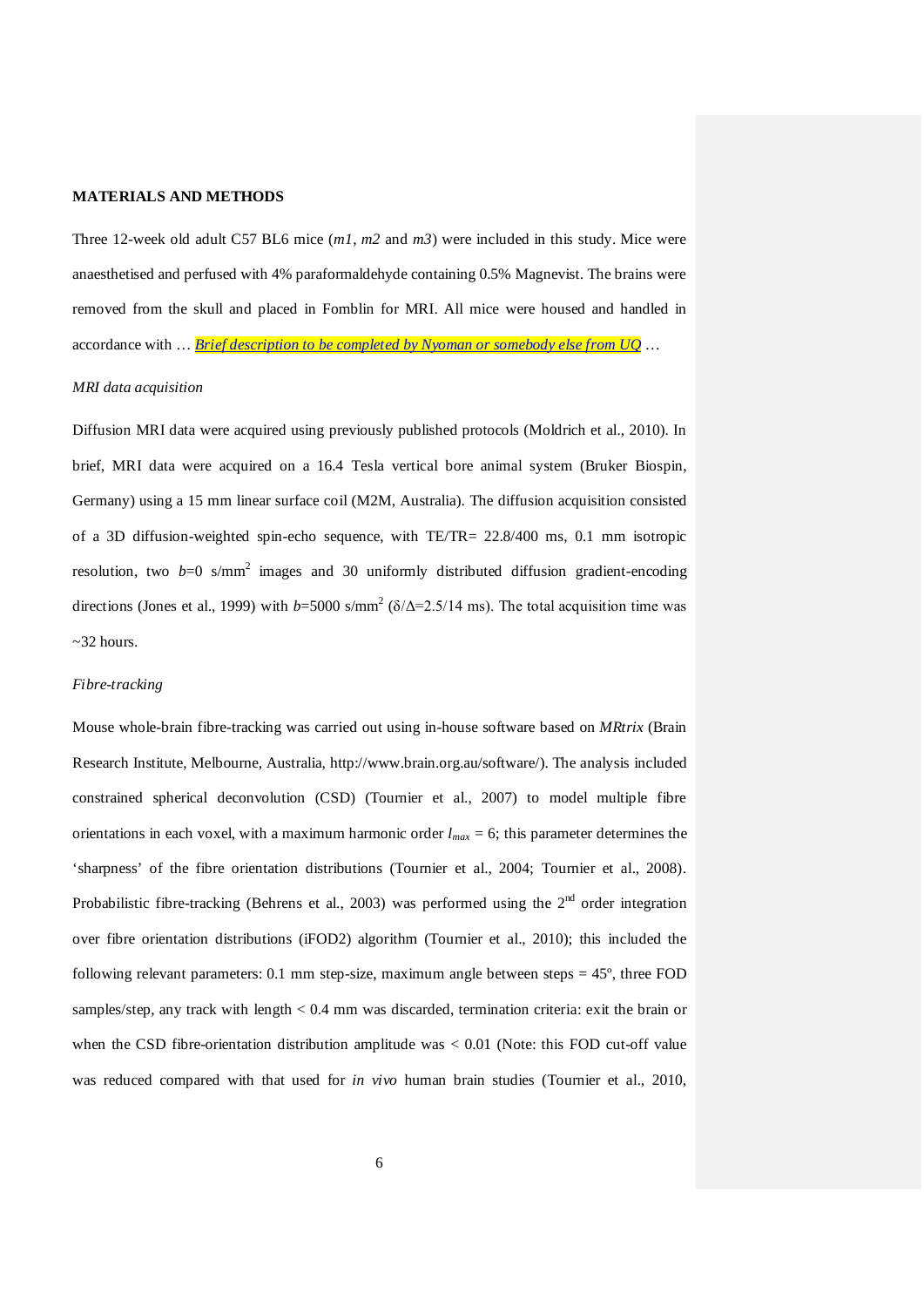Calamante et al., 2011), and was empirically chosen based on a preliminary assessment of tracking in one of the *ex vivo* mouse brains). To achieve whole-brain tracking, random seeds were placed throughout the mouse brain, and tracking was performed bi-directionally. A total of 4,000,000 tracks were generated for each mouse data-set.

#### *Track-density Imaging (TDI)*

TDI maps were generated using *MRtrix* by calculating the total number of tracks present in each element of a grid. By selecting a grid-element smaller than the voxel size of the source data, the spatial resolution of the final map can be increased, thus achieving super-resolution (see Calamante et al. (2010) for further details). For each mouse dataset, a 20 μm isotropic grid was used to generate the super-resolution TDI map; this corresponds to a 125-fold reduction in the voxel size, compared to the acquired resolution.

## *Modified directionally-encoded colour (DEC) TDI*

A directionally-encoded colour (DEC) version of the TDI maps was proposed in (Calamante et al., 2010) as the super-resolution equivalent of the conventional DEC map in diffusion tensor imaging. One limitation of these super-resolution DEC maps is that the increased dynamic range of the TDI map (as compared with that of the fractional anisotropy map used in the diffusion tensor case (Pajevic and Pierpaoli, 1999)) compromises the visual appearance of low-intensity structures in the TDI map. This is particularly the case in the mouse brain, where the major white matter structures (e.g. the corpus callosum) have a relatively much larger signal intensity in the TDI map (e.g. see Fig. 2 below). To overcome this limitation, a modified version of the DEC TDI maps was created by *constraining* the maximum length of each track to 1 mm (NB. since this length corresponds to 10 acquired voxels, sufficient medium-range fibre-tracking information is retained to allow the super-resolution step to introduce meaningful intra-voxel information). The resulting DEC TDI map will be referred to as *DEC short-tracks TDI* (*stTDI*) map. By constraining the length of the tracks, the contribution of each seed-point within a long white matter bundle (e.g. corpus callosum) only contributes to the TDI values within a 1 mm neighbourhood, thus reducing the TDI contrast.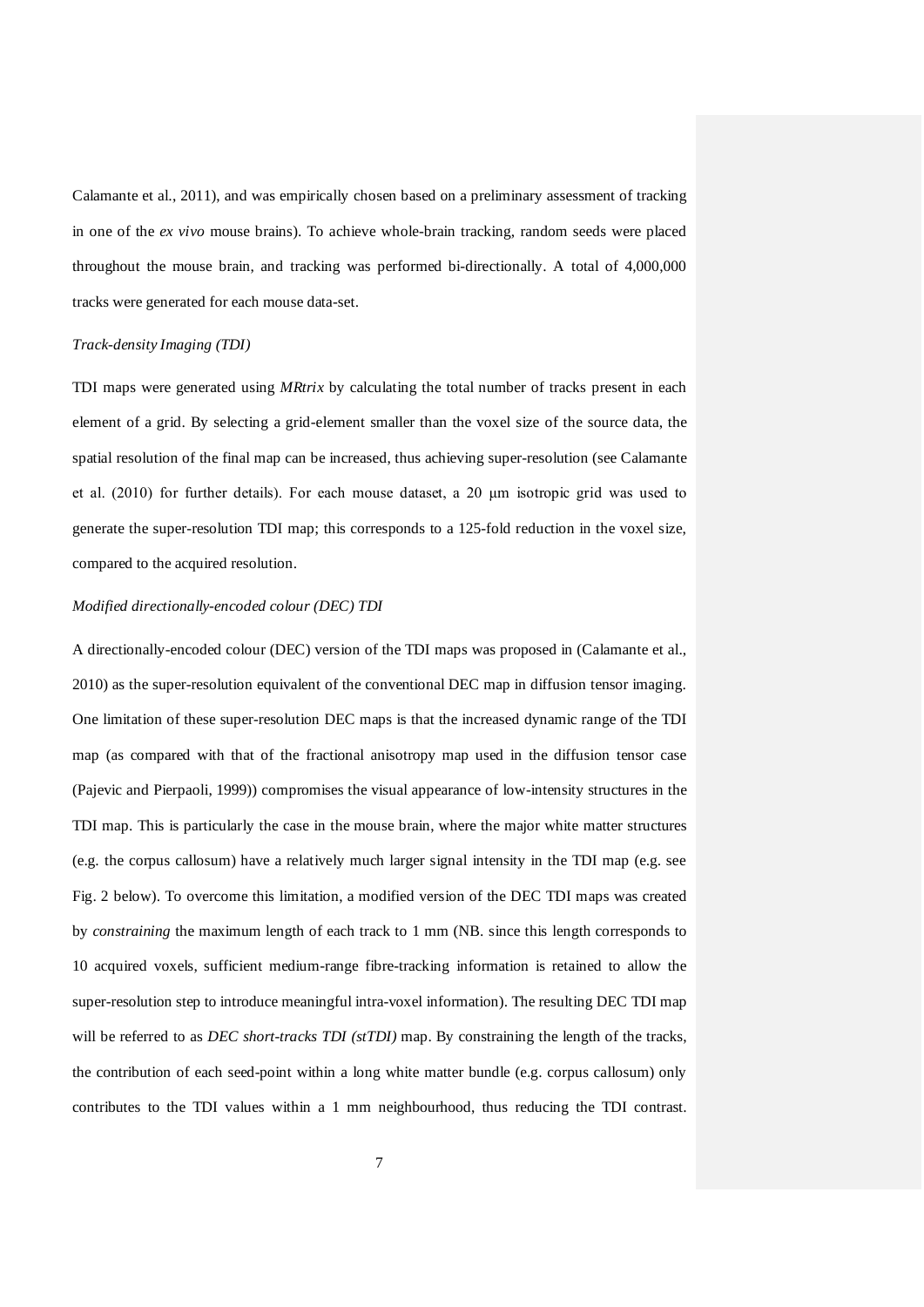Importantly, this improves the visual appearance of the colour-contrast in the DEC *st*TDI maps (Note that in the DEC maps the relevant contrast information is contained in the colour, rather than the image intensity). However, since the TDI intensity is greatly reduced overall (each shorter track only contributes intensity to a smaller number of voxels), a much larger number of tracks needs to be generated to maintain a reasonable contrast-to-noise ratio. For this study, 65 million tracks were therefore generated for each mouse brain data-set with the short track constraint, and DEC *st*TDI maps constructed with 20 μm isotropic resolution.

## *Histology*

Histology was performed with myelin staining for the brains of mice *m1* and *m2,* and Nissl stain (cell bodies) for mouse *m3*. … *Brief description of the myelin and Nissl staining procedures from somebody from UQ and/or NSW*…

# *Image registration*

When a sufficient number of histological sections were available, these sections were reconstructed as a 3D stack and registered to the TDI maps. Otherwise, the TDI slices closer to the available histological sections were visually identified. … *Brief description of the 3D stack reconstruction and histology-TDI registration steps to be completed by Steven* …

## **RESULTS**

Fig. 1 shows representative examples of whole-brain fibre-tracking results in the mouse brain. For visualisation purposes, only 100,000 tracks have been displayed. As can be appreciated in the figure, the combination of CSD and iFOD2 tracking produce very high-quality whole-brain fibretracking results from these diffusion MRI data.

Fig. 2 shows a typical example of coronal, horizontal and sagittal TDI maps, as well as the corresponding native-resolution fractional anisotropy (FA) maps. The FA maps have been included to illustrate the increase in spatial resolution achieved by super-resolution, as well as to emphasise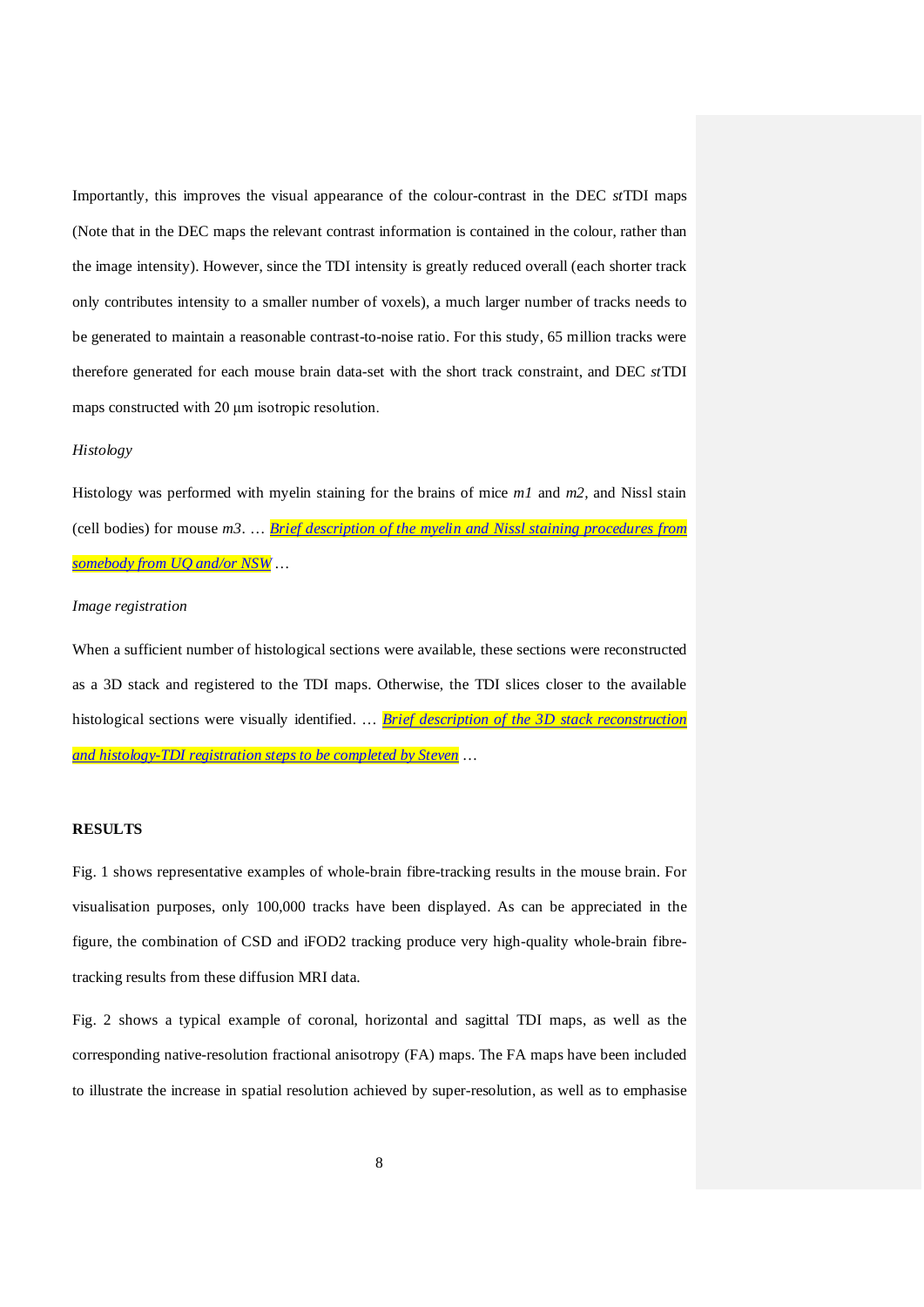the different contrast information present in the TDI maps. The increase in spatial resolution can be further appreciated in the zoomed examples displayed in Fig. 3, where the sharper delineation of the complex structures in the hippocampus and cerebellum is clearly visible in the super-resolution TDI maps.

Fig. 4 shows the corresponding DEC TDI maps, DEC *st*TDI maps and conventional tensor-based DEC maps, with the RGB color-coding indicating the main local orientation. These images illustrate the increased directional information in the DEC *st*TDI maps (cf. DEC TDI maps). Due to their track-length constraint, the DEC *st*TDI maps display good directional information in both long tracts (such as the corpus callosum, the fasciculus retroflexus and the fornix precommissuralis, see yellow, green and orange arrows respectively) and short bundles (such as the commissurae thalami and the tractus solitarius, see white and gray arrows respectively). Furthermore, the DEC *st*TDI maps still retain the super-resolution properties of the TDI method, thus showing increased resolution compared to the conventional DEC maps.

A comparison of the structures visualised in the TDI maps and those identified in myelin staining in the *m1* mouse are shown in Fig. 5 for a representative subset of coronal slices. As can be appreciated in these images, there is a striking correspondence between many of the structures present in both imaging modalities (see figure legend for a list of some of these anatomical structures). Fig. 6 shows equivalent results for the data from the *m2* mouse, enabling a visual comparison between the TDI maps and myelin staining images over a larger extent, from cranial coronal slices to caudal slices including the cerebellum. The visual correspondence between many of the structures across the various coronal levels can be clearly appreciated.

Fig. 7 shows an equivalent comparison for the *m3* mouse, with the corresponding TDI maps and Nissl staining images shown for a representative subset of horizontal slices. Once again, the similarity between many of the structures visualised by both imaging modalities is readily appreciated.

**Comment [FC1]:**  I have labeled these structures by looking at an atlas. Could please other co-author with more mouse anatomical knowledge confirm this labeling? Thanks.

**Comment [FC2]:**  Thanks to Erika for her help with this part!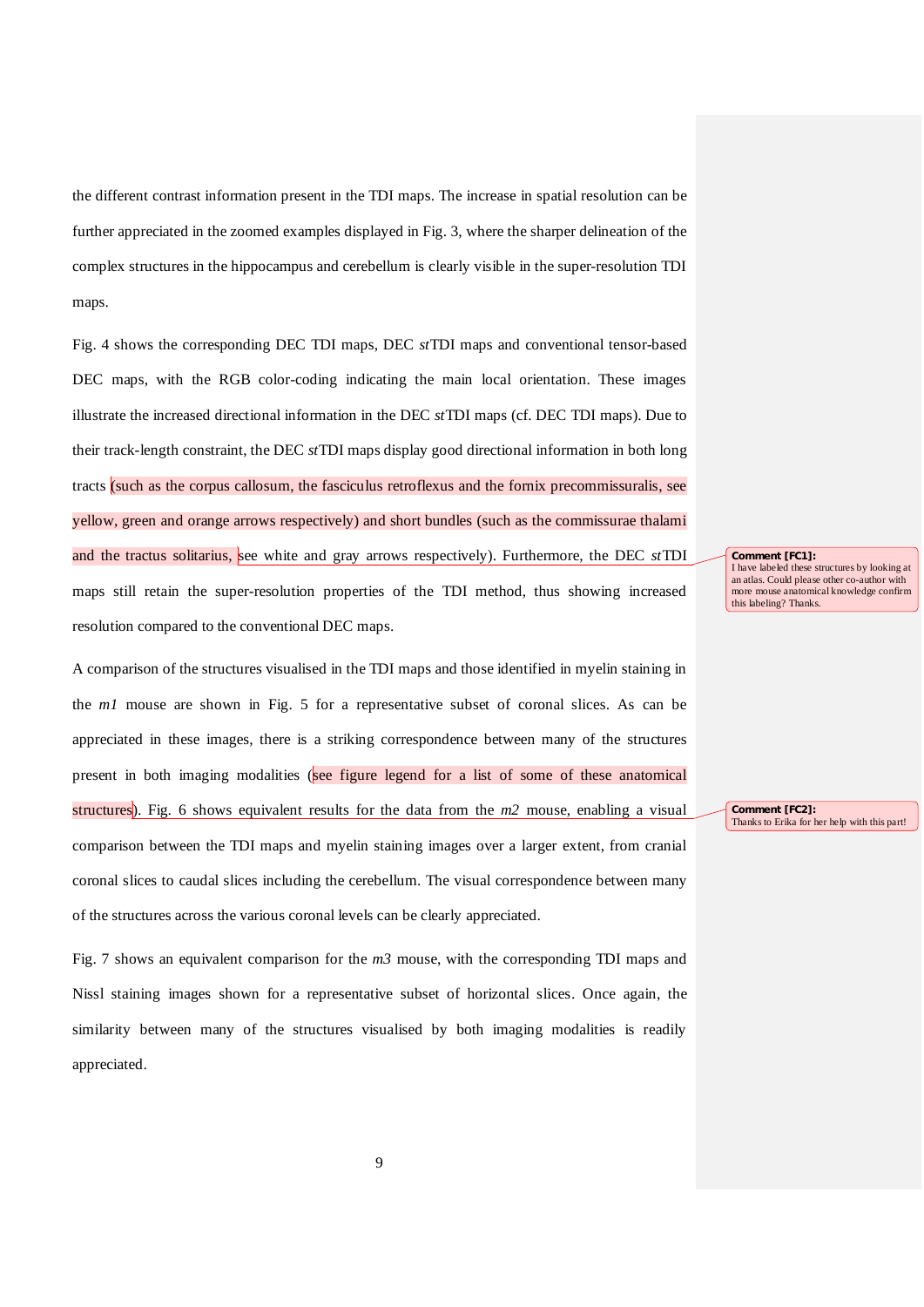### **DISCUSSION**

We have presented an assessment of the anatomical information-content of the TDI technique by comparing the structures visualised in TDI maps from mouse brains with those identified in histological staining of the same brains. The striking agreement between structures visualised in the super-resolution TDI maps and the myelin and Nissl stained histological sections corroborates the anatomical information-content of the images generated using the TDI technique. The results therefore show that the TDI methodology provides a rich anatomical contrast that is biologically meaningful. The current study therefore is complementary to our previous validation of the superresolution property of TDI (Calamante et al., 2011).

It should be noted that, since the diffusion MRI contrast mechanism is not  $B_0$ -dependent, the biologically meaningful TDI contrast demonstrated in the current study using ultra-high field 16.4T MRI should still be valid for the lower magnetic field strengths more commonly used in experimental and clinical studies. Therefore, the current results also serve to corroborate the anatomical validity of the high-contrast structures demonstrated previously by TDI in human studies at 3T (Calamante et al., 2010).

The comparison between the TDI maps and histological staining in this study was performed in a qualitative manner. A formal quantitative comparison of the agreement between these imaging methodologies is not straightforward due to the different contrast mechanisms. It should be noted that, for the same reason, all of the structures identified in the TDI map are not necessarily expected to have an equivalent in the histological stained images, and vice versa. Furthermore, and more importantly, despite the use of image registration between MRI and histology in two of the mice data-sets (*m*2 and *m3*), the presence of residual registration errors is unavoidable.

This study also introduces a variant of the DEC TDI technique, the so-called DEC *st*TDI, which reduces the dynamic range of the intensity of the TDI maps while still retaining the directional information. Therefore, the DEC *st*TDI maps retain high local fibre directional contrast (encoded by the RGB colours), while having the benefit of a more uniform intensity than the DEC TDI maps. By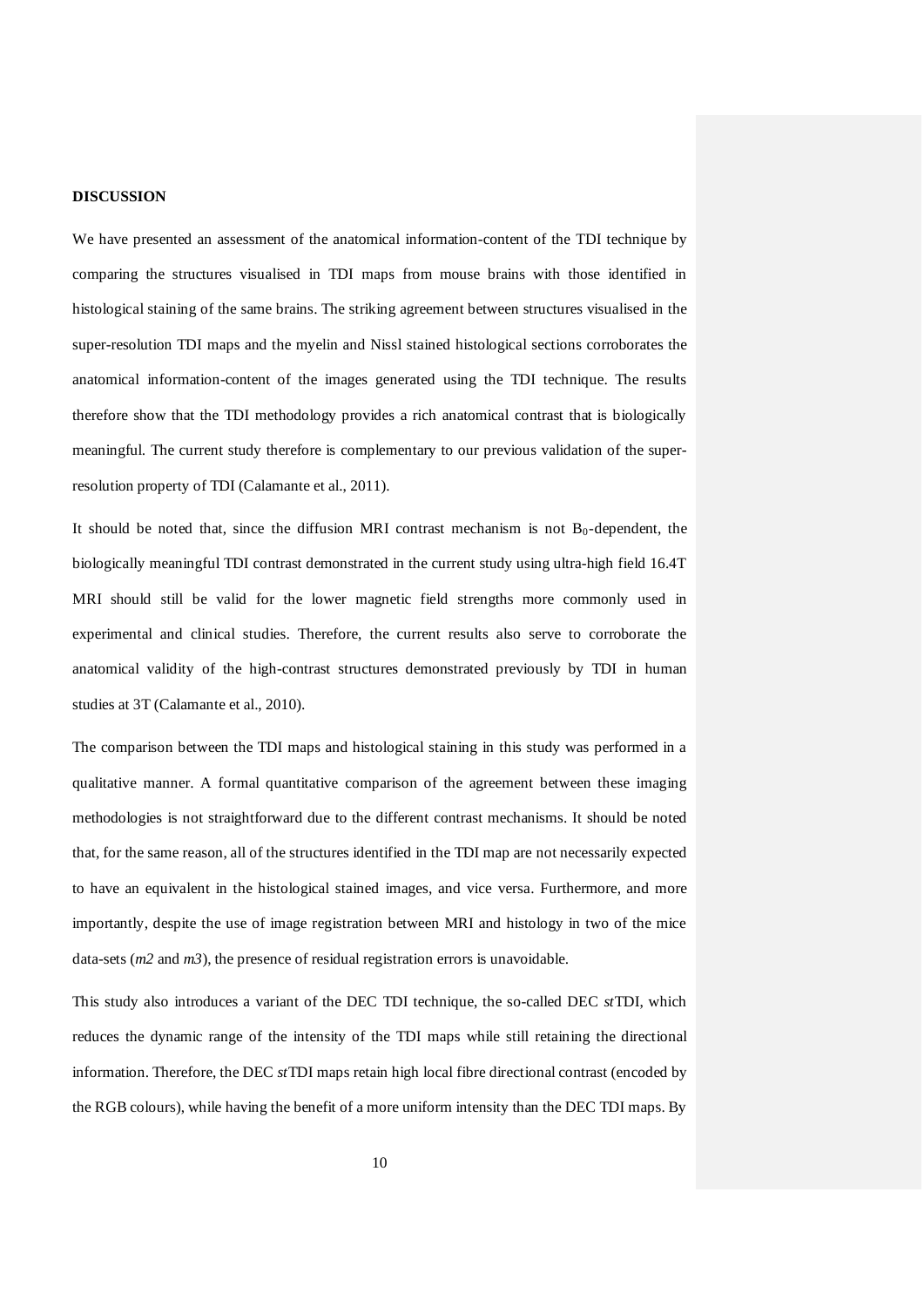constraining the maximum length of each track, the DEC *st*TDI technique does not 'penalise' the DEC contrast in short fibre bundles (cf. DEC TDI maps in Fig. 4). Importantly, since the length constraint is several voxels in length (in our case, 10 acquired voxels), the fibre-tracks still retain medium-range information, and therefore sufficient intra-voxel information to achieve superresolution. On the other hand, as explained in the Materials and Methods section, the number of tracks required to generate the DEC *st*TDI maps is approximately an order of magnitude greater. However, since each track is much shorter, the processing-time and track file size are similar.

The use of diffusion MRI fibre-tracking to study mouse brain has been the subject of previous research (e.g. Huang et al., 2004; Moldrich et al., 2010; Harsan et al., 2010; Jiang and Johnson, 2010; Boretius et al., 2009; Chuang et al., 2011). Our work is fundamentally different to these studies in that the tracking was used primarily to generate super-resolution structural images with a novel source of contrast. The main purpose of our study therefore is the validation of such images by direct comparison to histological sections.

Apart from validating the TDI methodology, this study is the first to show the application of this new technique to mouse brain imaging. The high-resolution, high-quality images shown in the current study demonstrate the useful complementary information that can be achieved using superresolution TDI. Due to the increasing interest in mouse brain mapping and imaging phenotypes in mouse models of neurological disorders (e.g. Wadghiri and Helpern, 2007; Waerzeggers et al., 2010), the TDI methodology should provide a very useful additional imaging modality. Furthermore, this methodology could also play an important role in the study of other animal species, when high-resolution imaging with good white matter contrast is needed.

In conclusion, the good agreement observed between structures visualised in the super-resolution TDI maps and in the histological sections supports the veracity of the anatomical informationcontent of the images generated using the TDI technique. Therefore, the TDI methodology does provide rich anatomical contrast that is biologically meaningful, in addition to achieving superresolution.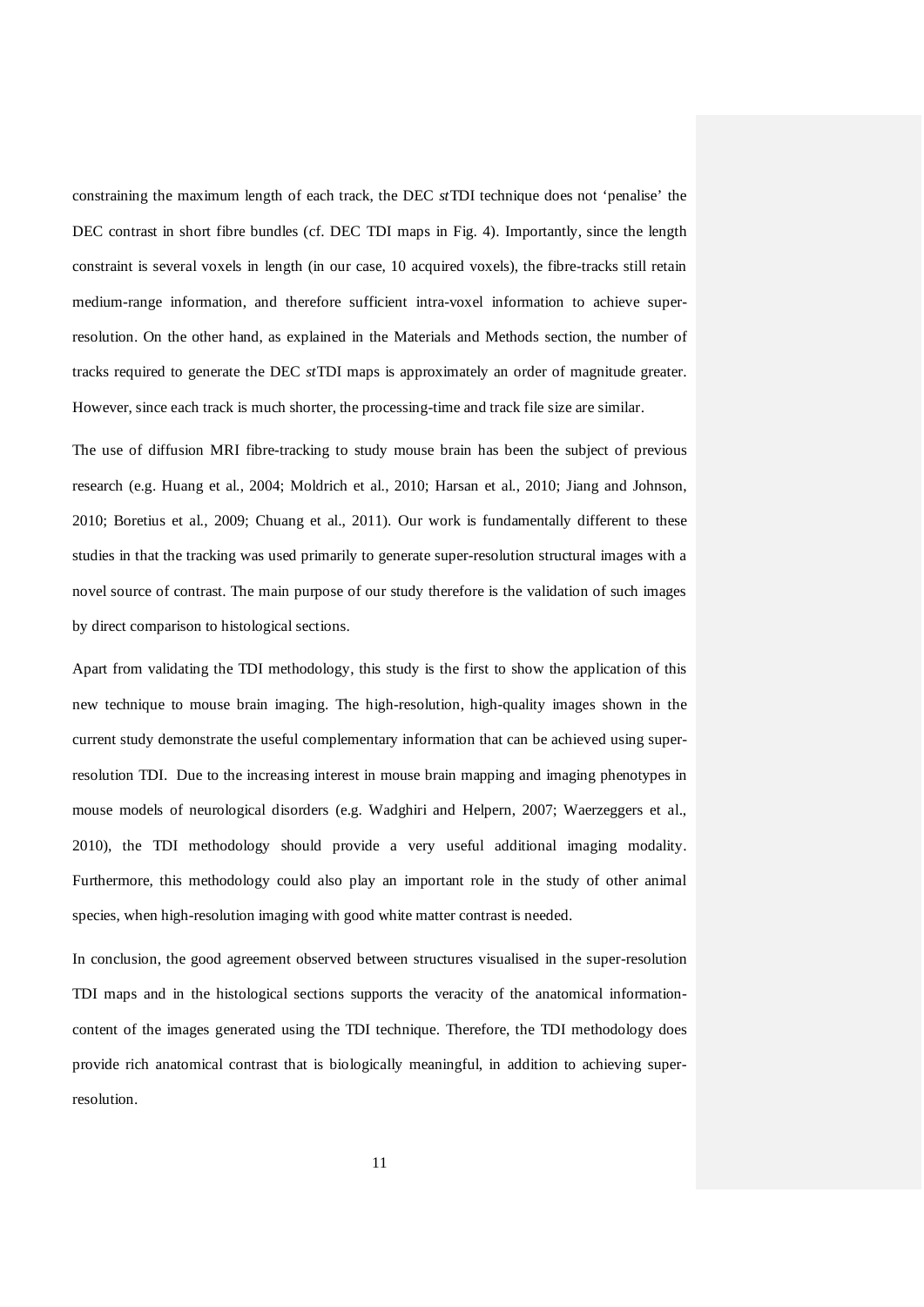### **ACKNOWLEDGEMENTS**

FC, J-DT, and AC are grateful to the National Health and Medical Research Council (NHMRC) of Australia, Austin Health, and the Victorian Government's Operational Infrastructure Support Program for their support. … *Please add any other funding or people acknowledgements that you feel are appropriate/needed …*

## **FIGURE LEGENDS**

**Fig. 1:** Example of whole-brain fibre-tracking results from mouse *m3*. (Top-left) Surface view from a dorso-posterior direction. Coronal section (top-right), sagittal section (bottom-left) and horizontal section (bottom-right) of whole-brain fibre-tracking results; each section displays the tracks within a 0.2 mm slab. The colour-coding indicate the local fibre orientation (red: left-right, green: dorsalventral, blue: cranial-caudal). The results correspond to 100,000 tracks.

**Fig. 2:** Super-resolution TDI maps (left column) and FA maps (right column), for coronal (top), horizontal (middle) and sagittal (bottom) orientations. The TDI maps have 20  $\mu$ m isotropic resolution; the FA maps have 100 μm resolution (i.e. the resolution of the acquired diffusionweighted imaging data).

**Fig. 3:** Zoomed regions of super-resolution TDI maps (middle column) and FA maps (right column). The zoomed region is indicated by the rectangle on the TDI maps shown in the left column). Top row: coronal slice with zoomed region in the hippocampus; bottom row: sagittal slice with zoomed region in the cerebellum. The TDI maps have 20 μm isotropic resolution; the FA maps have 100 μm resolution.

**Fig. 4:** Directionally-encoded colour (DEC) TDI maps (left column), DEC *st*TDI maps (middle column), and conventional tensor-based DEC maps (right column), for coronal (top), horizontal (middle) and sagittal (bottom) orientations (Note: these slices correspond to the same slices displayed in Fig. 2). The colour-coding indicate the local fibre orientation (for the TDI maps) or the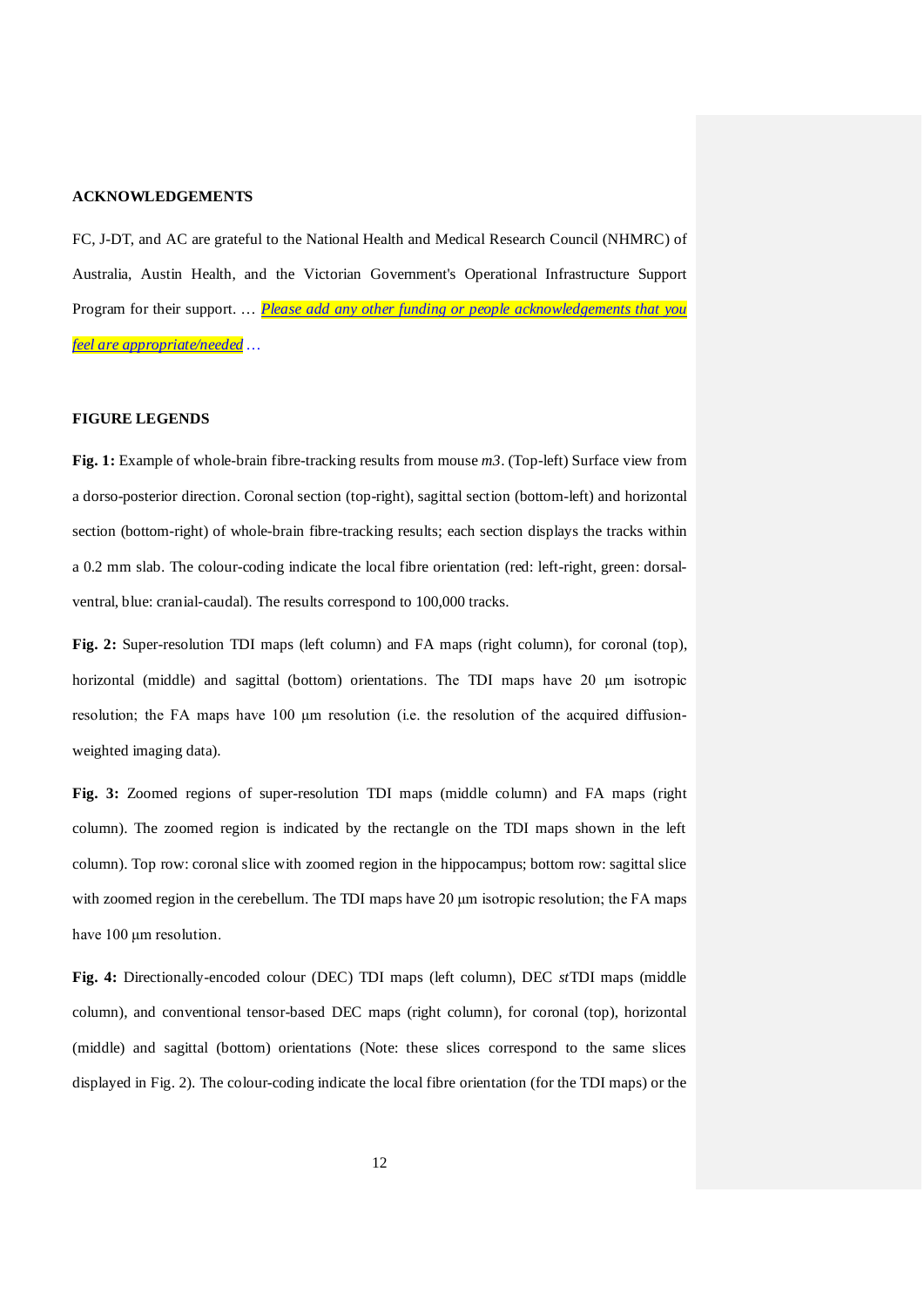principal direction of the diffusion tensor (for the tensor-based map). Red: left-right, green: dorsalventral, blue: cranial-caudal. The TDI-based DEC maps have 20 μm isotropic resolution; the tensor based DEC maps have 100 μm resolution. The DEC *st*TDI maps display good directionality information in both long and short bundles (e.g. see yellow, green, orange, white and gray arrows for the corpus callosum, the fasciculus retroflexus, the fornix precommissuralis, the commissurae thalami and the tractus solitarius, respectively); some of these structures have very high intensity (and therefore appear 'saturated') in the DEC-TDI maps, or they have very low intensity and are barely seen in these maps.

**Fig. 5:** Comparison of TDI maps with myelin staining for the brain of mouse *m1*. Example coronal slices (at three different anatomical positions) from myelin staining (top row), super-resolution TDI maps (middle row) and super-resolution DEC *st*TDI maps (bottom row). The colour-coding indicate the local fibre orientation (red: left-right, green: dorsal-ventral, blue: cranial-caudal). The superresolution maps have 20 μm isotropic resolution. The distance to Bregma for each histological slice is indicated in the figure. Abbreviations: aca – anterior commissure, anterior part; acp – anterior commissure, posterior part; cc – corpus callosum; cg – cingulum; cp – cerebral peduncle; dhc – dorsal hippocampal commisure; eml – external medullary lamina;  $f - f$ omix;  $fi - f$ imbria of the hippocampus; fmi – forceps minor of the corpus callosum; gcc – genu of the corpus callosum; hbc – habenular commisure; ic – internal capsule; lo – lateral olfactory tract; mfb – medial forebrain bundle; ml – medial lemniscus; mt – mammillothalamic tract; ns – nigrostriatal tract; opt – optic tract; pf – precommissural fornix; sm – stria medullaris; st – stria terminalis.

**Fig. 6:** Comparison of TDI maps with myelin staining for the brain of mouse *m2*. Example coronal slices (at 10 different levels) from myelin staining (a), super-resolution TDI maps (b) and superresolution DEC *st*TDI maps (c). The colour-coding indicate the local fibre orientation (red: leftright, green: dorsal-ventral, blue: cranial-caudal). The super-resolution maps have 20 μm isotropic resolution.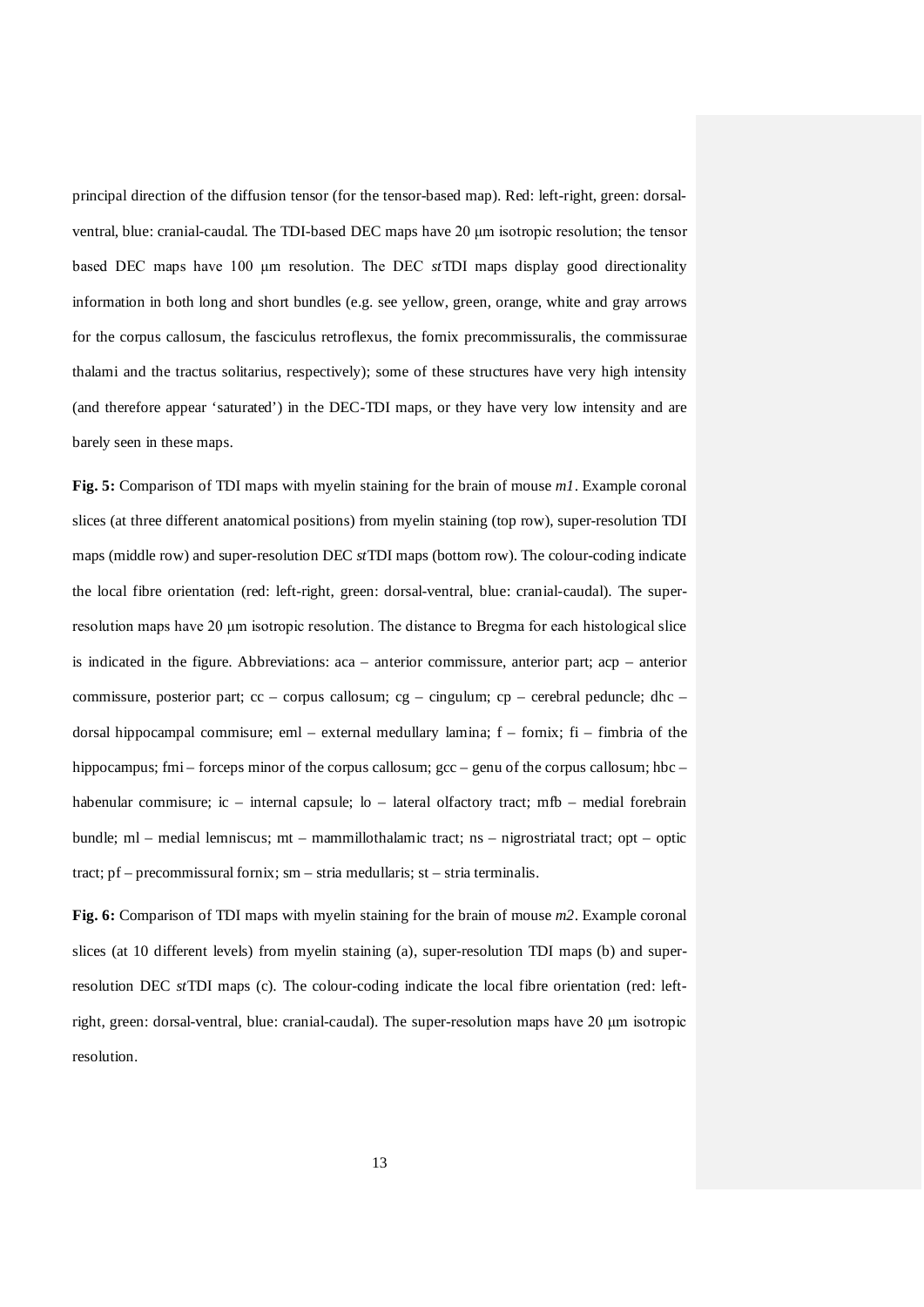**Fig. 7:** Comparison of TDI maps with Nissl staining for the brain of mouse *m3*. Example horizontal slices (at four different levels) from 3D-reconstructed Nissl staining (top row), super-resolution TDI maps (middle row) and super-resolution DEC *st*TDI maps (bottom row). The colour-coding indicate the local fibre orientation (red: left-right, green: dorsal-ventral, blue: cranial-caudal). The superresolution maps have 20 μm isotropic resolution.

## **REFERENCES**

Behrens, T.E., Johansen-Berg, H., Woolrich, M.W., Smith, S.M., Wheeler-Kingshott, C.A., Boulby, P.A., Barker, G.J., Sillery, E.L., Sheehan, K., Ciccarelli, O., Thompson, A.J., Brady, J.M., Matthews, P.M., 2003. Non-invasive mapping of connections between human thalamus and cortex using diffusion imaging. *Nature Neurosci.* **6**, 750–757.

Boretius, S., Michaelis, T., Tammer, R., Ashery-Padan, R., Frahm, J., Stoykova, A., 2009. In vivo MRI of altered brain anatomy and fiber connectivity in adult pax6 deficient mice. *Cereb Cortex.* **19**, 2838–2847.

Calamante, F., Tournier, J.-D., Heidemann, R.M., Anwander, A., Jackson, G.D., Connelly, A., 2011. Track density imaging (TDI): validation of super-resolution property. *NeuroImage*; doi:10.1016/j.neuroimage.2011.02.059.

Calamante, F., Tournier, J.-D., Jackson, G.D., Connelly, A., 2010. Track Density Imaging (TDI): Super-resolution white matter imaging using whole-brain track-density mapping. *NeuroImage* **53**, 1233-1243.

Chuang, N., Mori, S., Yamamoto, A., Jiang, H., Ye, X., Xu, X., Richards, L.J., Nathans, J., Miller, M.I., Toga, A.W., Sidman, R.L., Zhang, J., (2011). An MRI-based atlas and database of the developing mouse brain. *Neuroimage* **54**, 80-89.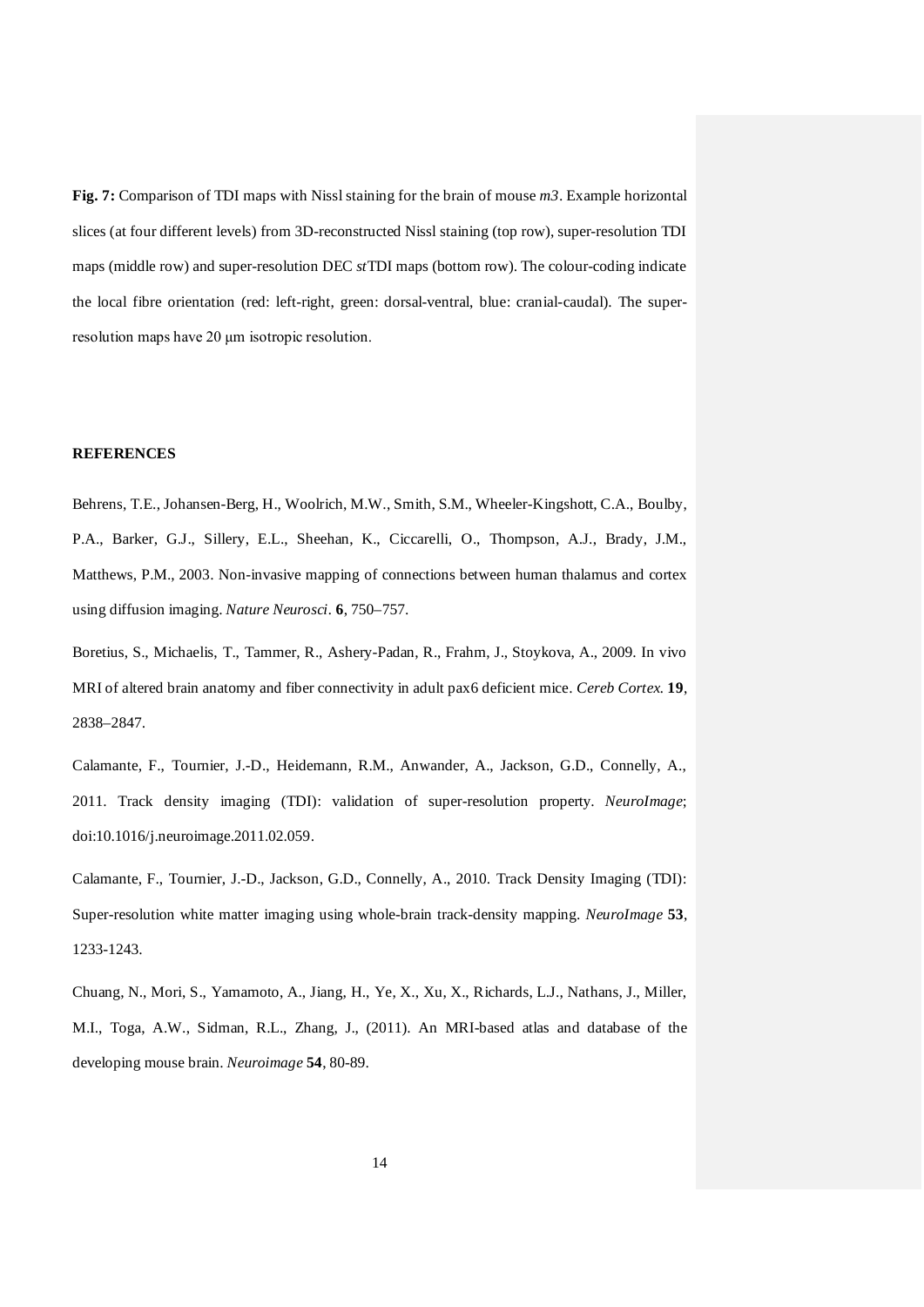Close, T.G., Tournier, J.-D., Calamante, F., Johnston, L.A., Mareels, I., Connelly, A., (2009). A software tool to generate simulated white matter structures for the assessment of fibre-tracking algorithms. *NeuroImage* **47**, 1288–1300.

Harsan, L.A., Paul, D., Schnell, S., Kreher, B.W., Hennig, J., Staiger, J.F., von Elverfeldt, D., 2010. In vivo diffusion tensor magnetic resonance imaging and fiber tracking of the mouse brain. *NMR Biomed.* **23**, 884–896.

Huang, H., Zhang, J., van Zijl, P.C., Mori, S., 2004 Analysis of noise effects on DTI-based tractography using the brute-force and multi-ROI approach. *Magn Reson Med.* **52**, 559–565.

Jiang, Y., Johnson, G.A., 2010. Microscopic diffusion tensor imaging of the mouse brain. *NeuroImage* **50**, 465–471.

Jones, D.K., Horsfield, M.A., Simmons, A., 1999. Optimal strategies for measuring diffusion in anisotropic systems by magnetic resonance imaging. *Magn. Reson. Med.***42**, 515–525.

Moldrich, R.X., Pannek, K., Hoch, R., Rubenstein, J.L., Kurniawan, N.D., Richards, L.J., 2010. Comparative mouse brain tractography of diffusion magnetic resonance imaging. *NeuroImage* **51**, 1027–1036.

Pajevic, S., Pierpaoli, C., 1999. Color schemes to represent the orientation of anisotropic tissues from diffusion tensor data: application to white matter fiber tract mapping in the human brain. *Magn Reson Med.* **42**, 526-540.

Tournier, J.D., Calamante, F., Connelly, A., 2007. Robust determination of the fibre orientation distribution in diffusion MRI: non-negativity constrained super-resolved spherical deconvolution. *NeuroImage.* **35**, 1459-1472.

Tournier, J.D., Calamante, F., Connelly, A., 2010. Improved probabilistic streamlines tractography by 2nd order integration over fibre orientation distributions. *In: Proc. 18th Annual Meeting of the Intl. Soc. Mag. Reson. Med. (ISMRM)*, Stockholm, Sweden, 2010; **18**, p.1670.